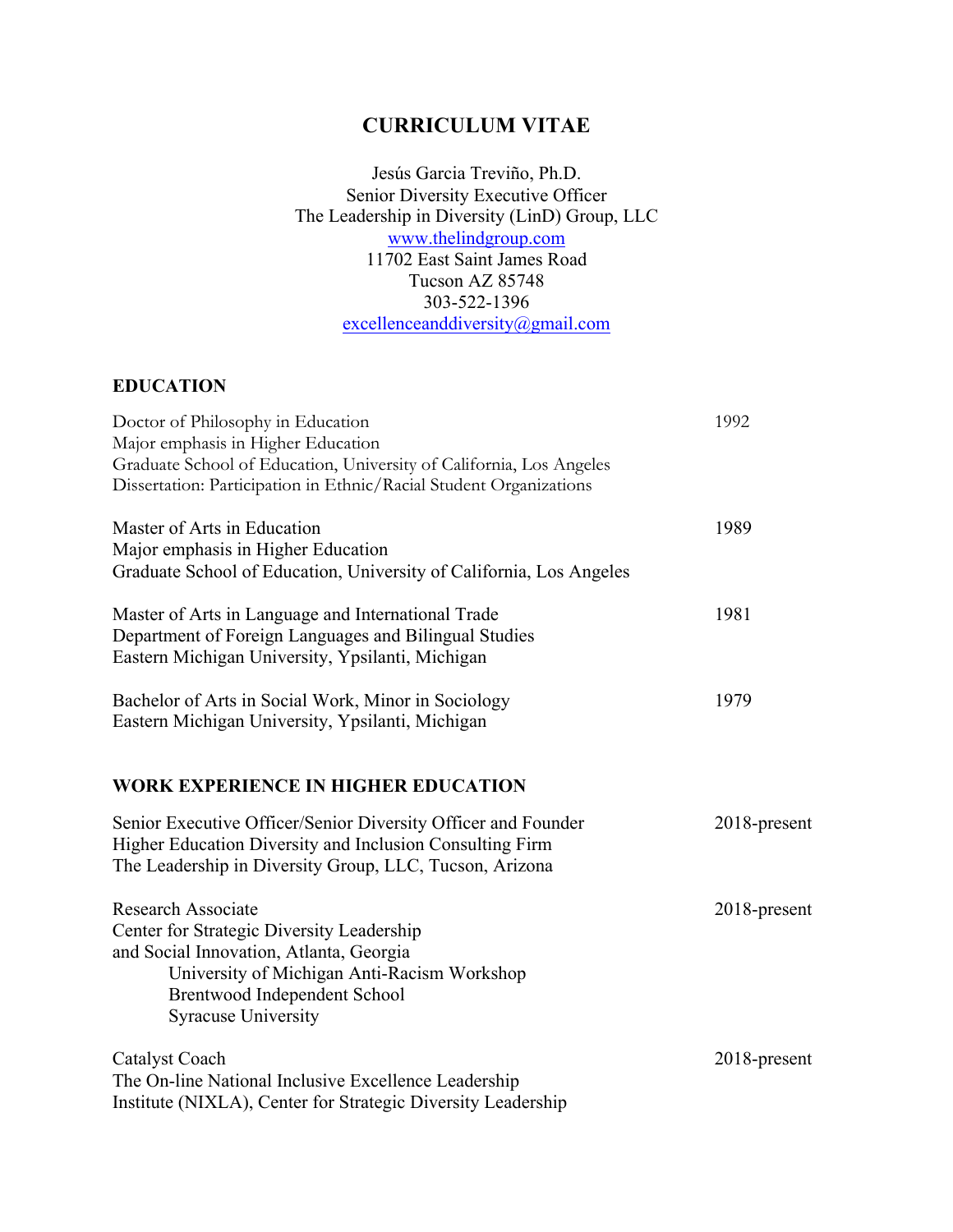and Social Innovation, Atlanta, Georgia

| Vice-Provost for Inclusive Excellence and Senior Diversity Officer<br>University of Arizona, Tucson, Arizona                                                                                                                                                                                                                                                                                                                                                                                                                                                                                                                                                                                                                                                                                                                                                                                                                 | 2016-2018              |
|------------------------------------------------------------------------------------------------------------------------------------------------------------------------------------------------------------------------------------------------------------------------------------------------------------------------------------------------------------------------------------------------------------------------------------------------------------------------------------------------------------------------------------------------------------------------------------------------------------------------------------------------------------------------------------------------------------------------------------------------------------------------------------------------------------------------------------------------------------------------------------------------------------------------------|------------------------|
| Associate Vice-President for Diversity and Senior Diversity Officer<br>University of South Dakota, Vermillion, South Dakota                                                                                                                                                                                                                                                                                                                                                                                                                                                                                                                                                                                                                                                                                                                                                                                                  | 2012-2016              |
| <b>Higher Education Consultant</b><br>Specializing in Campus Intergroup Relations, Inclusive Excellence,<br>and Campus Diversity<br>Clients:<br>University of Florida, Tarrant County College, El Camino College, Compton<br>College, Wake Forest University, Wright State University, University of<br>Redlands, University of Vermont Office of Disability Services, Sonoran<br>Institute, Chicanos Por La Causa, Compton College, El Camino Community<br>College, American Association of Colleges and Universities, UCLA,<br>University of Utah, University of Maryland, Colorado School of Mines, San<br>Jose State University, California State University Sacramento, Weber State<br>University, Richland Community College, University of Colorado at<br>Boulder, University of Arizona, South Dakota State University, Northern<br>Arizona University, Arizona Serve, and the Indian University of North<br>America | 1997-present           |
| <b>Clinical Associate Professor</b><br>Morgridge College of Education, University of Denver, Denver, Colorado                                                                                                                                                                                                                                                                                                                                                                                                                                                                                                                                                                                                                                                                                                                                                                                                                | 2010-2011              |
| Associate Provost for Multicultural Excellence and Senior Diversity Officer<br>Center for Multicultural Excellence, Office of the Provost, University of<br>Denver, Denver, Colorado                                                                                                                                                                                                                                                                                                                                                                                                                                                                                                                                                                                                                                                                                                                                         | 2002-2010              |
| <b>Clinical Associate Professor</b><br>Higher Education Program, Morgridge College<br>of Education, University of Denver, Denver, Colorado                                                                                                                                                                                                                                                                                                                                                                                                                                                                                                                                                                                                                                                                                                                                                                                   | 2002-2010              |
| Director, Center for Multicultural Excellence<br>Office of the Provost, University of Denver, Denver, Colorado                                                                                                                                                                                                                                                                                                                                                                                                                                                                                                                                                                                                                                                                                                                                                                                                               | 2007-2008<br>2002-2004 |
| Director, Intergroup Relations Center and Clinical Associate Professor<br>Office of the Senior Vice-President and Provost,<br>Arizona State University, Tempe, Arizona                                                                                                                                                                                                                                                                                                                                                                                                                                                                                                                                                                                                                                                                                                                                                       | 1998-2002              |
| Assistant Dean of Student Life for Cultural Diversity<br>Office of Student Life, Arizona State University, Tempe, Arizona                                                                                                                                                                                                                                                                                                                                                                                                                                                                                                                                                                                                                                                                                                                                                                                                    | 1992-1998              |
| Coordinator, Hispanic Student Services                                                                                                                                                                                                                                                                                                                                                                                                                                                                                                                                                                                                                                                                                                                                                                                                                                                                                       | 1985-1988              |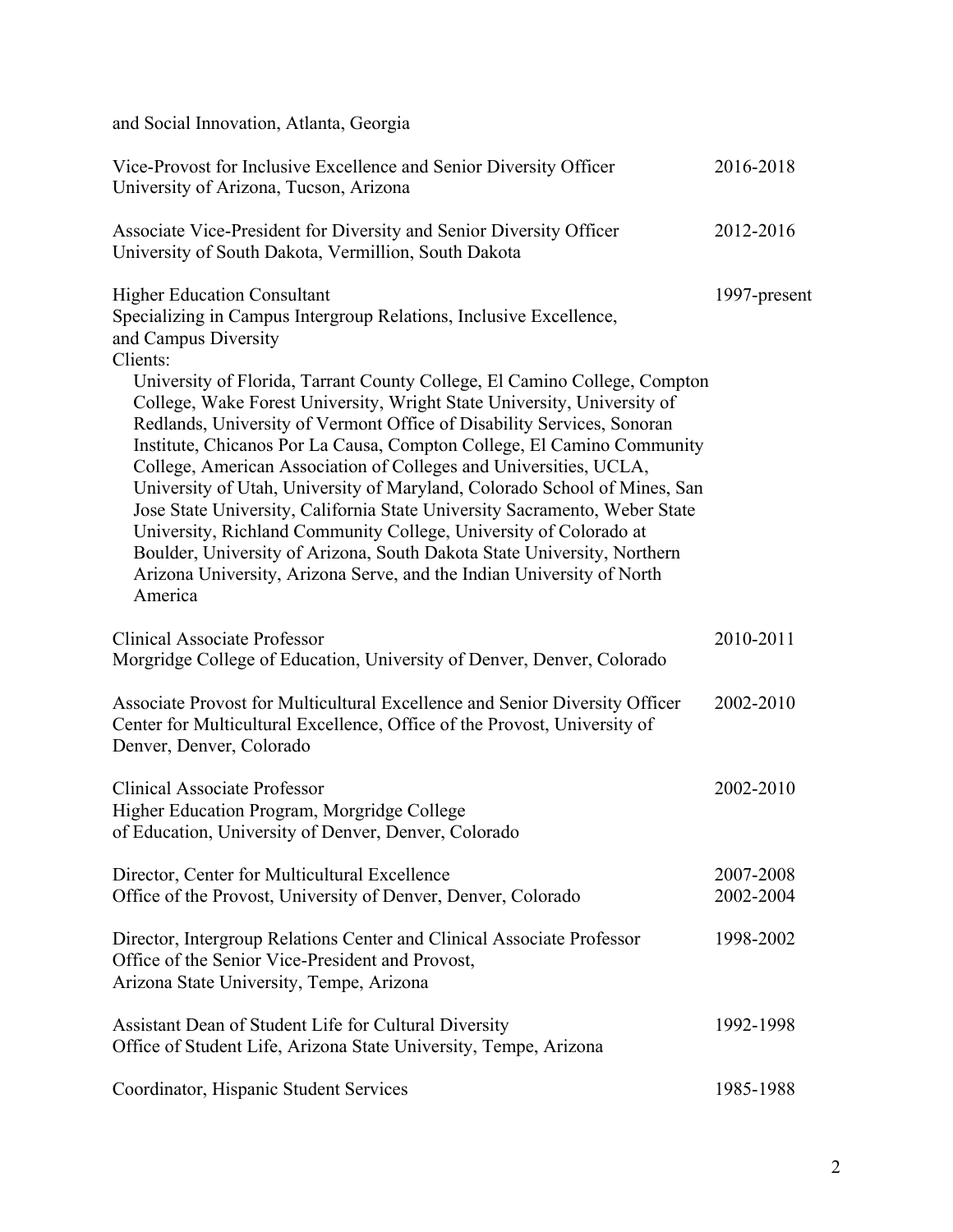| Office of Intercultural and Minority Student Affairs,<br>Southern Methodist University, Dallas, Texas                            |           |
|----------------------------------------------------------------------------------------------------------------------------------|-----------|
| Graduate Assistant<br>Department of Foreign Languages and Bilingual Studies,<br>Eastern Michigan University, Ypsilanti, Michigan | 1980-1981 |
| Counselor<br>Sienna Heights Upward Bound Program, Adrian, Michigan                                                               | 1979      |
| <b>Student Supervisor</b><br>Office of Minority Affairs, Eastern Michigan University, Ypsilanti, Michigan                        | 1976-1979 |
| <b>OTHER EMPLOYMENT</b>                                                                                                          |           |
| Writer/Broadcaster<br>Tichenor Media System, KGBT Spanish Radio, Harlingen, Texas                                                | 1984-1985 |
| <b>Business Analyst</b><br>Dun and Bradstreet, San Antonio, Texas                                                                | 1981-1983 |
| Paralegal<br>Michigan Migrant Legal Assistance Project, Berrien Springs, Michigan                                                | 1980      |
| Migrant Farm Worker<br>La Feria, TX to Au Gres, Michigan                                                                         | 1964-1975 |

## **PUBLICATIONS**

Lind, L. and Treviño, J. (October 22, 2021) Why we decided to add we/us/ours to our pronouns. Diverse: Issues in Higher Education.

https://www.diverseeducation.com/opinion/article/15280339/why-we-decided-to-add-weusoursto-our-pronouns?utm\_campaign=5663&utm\_medium=email&utm\_source=Eloqua

Treviño, J. and Lind, L. (2020). Inclusive Excellence Compass: A matrix for infusing diversity and inclusion into the decision-making protocols of a college or university. Tucson, AZ. The Leadership in Diversity Group, LLC. https://w.ww.thelindgroup.com/resources.

Treviño, J. and Lind, L. (2019). Oppressional "TNT" (The Next Time) versus White Fragility: And the winner is …oppression. Tucson, AZ. The Leadership in Diversity (LinD) Group, LLC. https://b8409057-6008-4cd2-b214- 30a6b82da13f.filesusr.com/ugd/83468a\_00e4649c9d5d4db9bbe8568c3a204c0f.pdf.

Treviño, J. (2019). Voices of Discovery: A how-to guide for starting an intergroup dialogue program on your campus. Tucson, AZ. The Leadership in Diversity Group (LinD), LLC.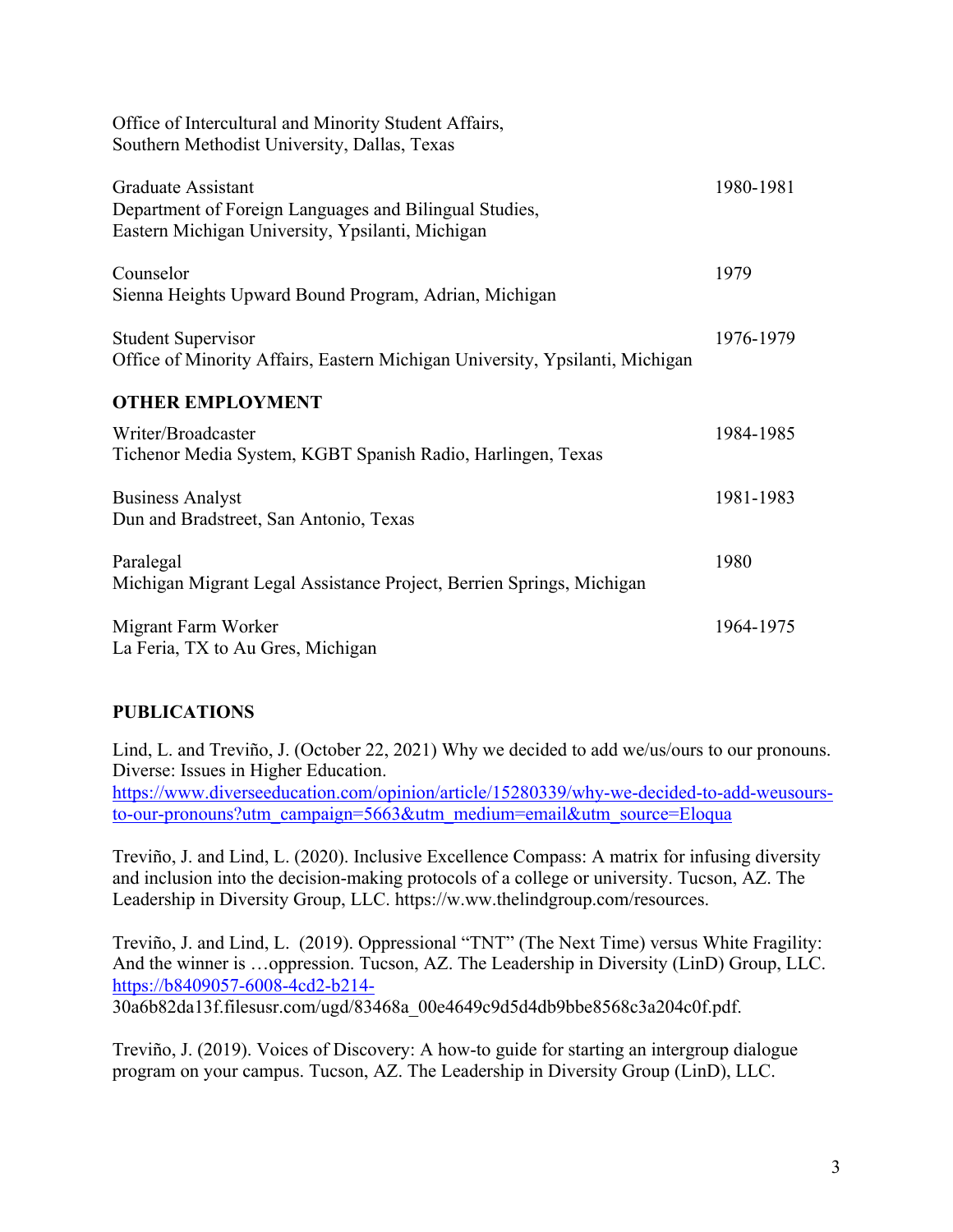https://b8409057-6008-4cd2-b214- 30a6b82da13f.filesusr.com/ugd/83468a\_db67c37d913046aa856e6635ba3f5888.pdf.

Treviño, J. G. (2012). Dismantling the destructive machines in our lives: Creating inclusive work and campus environments. *Campus Activities Programming, 44*(7), 10-12.

Guzman, F., Trevino, J. G., Lubiguin, F., & Aryan, B. (2010). Microaggressions and the pipeline for scholars of color. In Daryl Wing Sue's (Ed.), Microaggressions *and Marginality: Manifestations, Dynamics, and Impact*. (pp. 145-169). New York, NY: John Wiley & Sons, Inc.

Treviño, J. G., Thompson, S. S., Martinez, L., Vaccaro, A., Trouth, C. M., & Pappas Lucero, D. A. (2007). The University of Denver Campus Climate Survey: Final report from a 2005 campus-wide survey conducted for the University of Denver Campus Climate Council. Denver, CO: University of Denver.

Holley, L. C., Larson, N. C., Adelman, M., & Treviño, J. G. (2007). Attitudes among university undergraduates toward LGB and five ethnic/racial groups*. Journal of LGBT Youth, Vol. 5(1).* Binghamton: Haworth Press.

Trevino, J. G. & Ewing, K. (2004). Fostering positive intergroup relations: The first year of college. In L. I. Rendon, M. Garcia, and D. Person (Eds.), *Enhancing the First-Year Experience for Students of Color.* Columbia, S.C.: University of South Carolina, National Resource Center for the First-Year Experience and Students in Transition.

Trevino, J. G. & Ewing, K. (2002). Tackling Campus Intergroup Relations: The Intergroup Relations Center at Arizona State University. *Diversity Digest*. Washington D.C.: Association of American Colleges and Universities.

Trevino, J. G. (2001). Voices of discovery: Intergroup dialogues at Arizona State University. In David Schoem and Sylvia Hurtado, (Eds.), *Intergroup dialogue: Deliberative democracy in school, college, community, and workplace*. Ann Arbor: University of Michigan Press.

Padilla, R. V., Trevino, J. G., Gonzalez, K. G., & Trevino, J. G. (1997). Developing local models of minority student success in college. *The Journal of College Student Development. March 1997, Vol. 38(2)*.

Trevino, J. G. & Trevino, J. G. (1996). Intergroup relations training and education: A resource guide. Arizona State University, Office of Student Life: Arizona Board of Regents.

Padilla, R. V., Trevino, J. G., Gonzalez, K. G., & Trevino, J. G. (1995). Successful minority students: A practical guide for overcoming potential barriers to academic success in college. ASU Office of Student Life: Arizona Board of Regents.

Vallejo, C. and Trevino, J. G. (1995). An analysis of multicultural education requirements for teachers-in-training. SCOPE.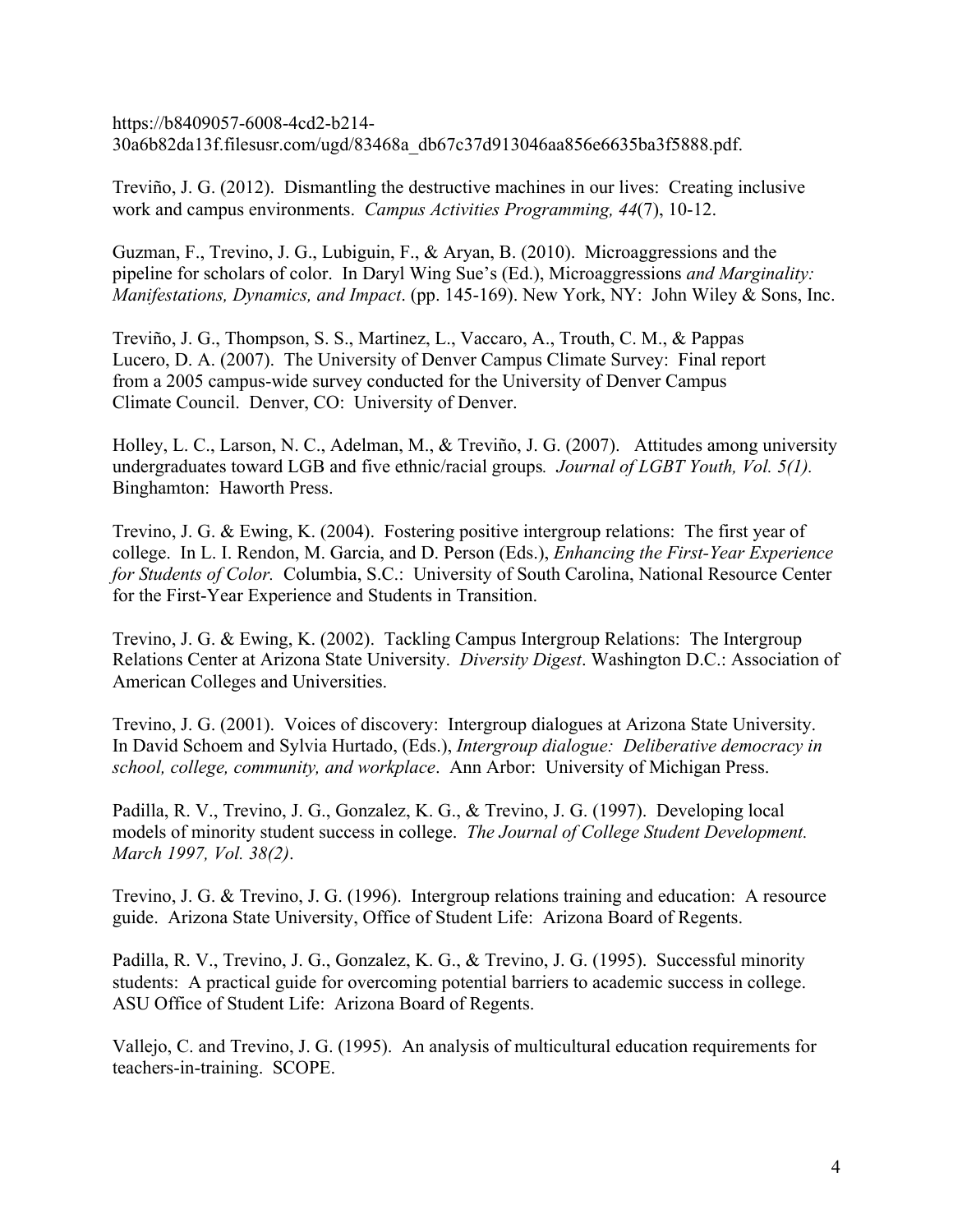Trevino, J. G. (1993). Participation in Chicano student organizations: A social identity perspective. In A. Hurtado & E. E. Garcia (Eds.), The educational achievement of Latinos: Barriers and successes (pp. 75-98). Santa Cruz: Regents of the University of California.

Astin, A. W., Trevino, J. G., and Wingard, T. L. (1991). The UCLA campus climate for diversity: Findings from a campus-wide survey conducted for the Chancellor's Council on Diversity. Los Angeles: University of California, Higher Education Research Institute.

## **TECHNICAL PUBLICATIONS**

Treviño, J., Carlson, V.; Chapman, T., and Lind, L. (2016) Hierarchical microaggressions in the workplace. Office for Diversity, University of South Dakota, SD.

Trevino, J.; Carlson, V.; and Chapman, T. (2015) The Dance of Change: Inclusive Excellence on College Campuses. The Leap Blog. Association of American Colleges and Universities, Washington, D.C.

Trevino, J.G., Stewart, S., and Chapman, T., Lind, L., Carlson, V., Boyd, B., and Sellers, L. (2016). The University of South Dakota Climate for Diversity Survey: Final Report from a 2016 Campus-wide Survey Conducted for the President's Council on Diversity and Inclusiveness. University of South Dakota, Vermillion, SD.

Trevino, J.G., Voss-Ward, C., Murray, J., and Chapman, T. (2015). Inclusive Excellence Multicultural Talent Inventory. Office for Diversity, University of South Dakota, Vermillion, SD.

Trevino, J. G. (2014). Validating Native American, Latino, Asian American, and African American Students. Office for Diversity, University of South Dakota, Vermillion, SD.

Trevino, J. G. (2014). Higher Learning Commission USD Diversity Progress Report. University of South Dakota, Vermillion, SD.

Trevino, J. G. (2014). Safe Zone Training Manual and On-line Training Program. Office for Diversity. University of South Dakota, Vermillion, SD.

Trevino, J. G. (2013). Diversity in the Classroom: Tips for Success. Office for Diversity. University of South Dakota, Vermillion, SD.

Trevino, J.G. and Murray, J. (2012). Transforming the University of South Dakota into an Inclusive Excellence University for the  $21<sup>st</sup>$  Century: A guidebook for implementing and practicing inclusive excellence. Office for Diversity. University of South Dakota, Vermillion, SD.

Trevino, J. G. (2013). Habits for Success. Office for Diversity. University of South Dakota, Vermillion, SD.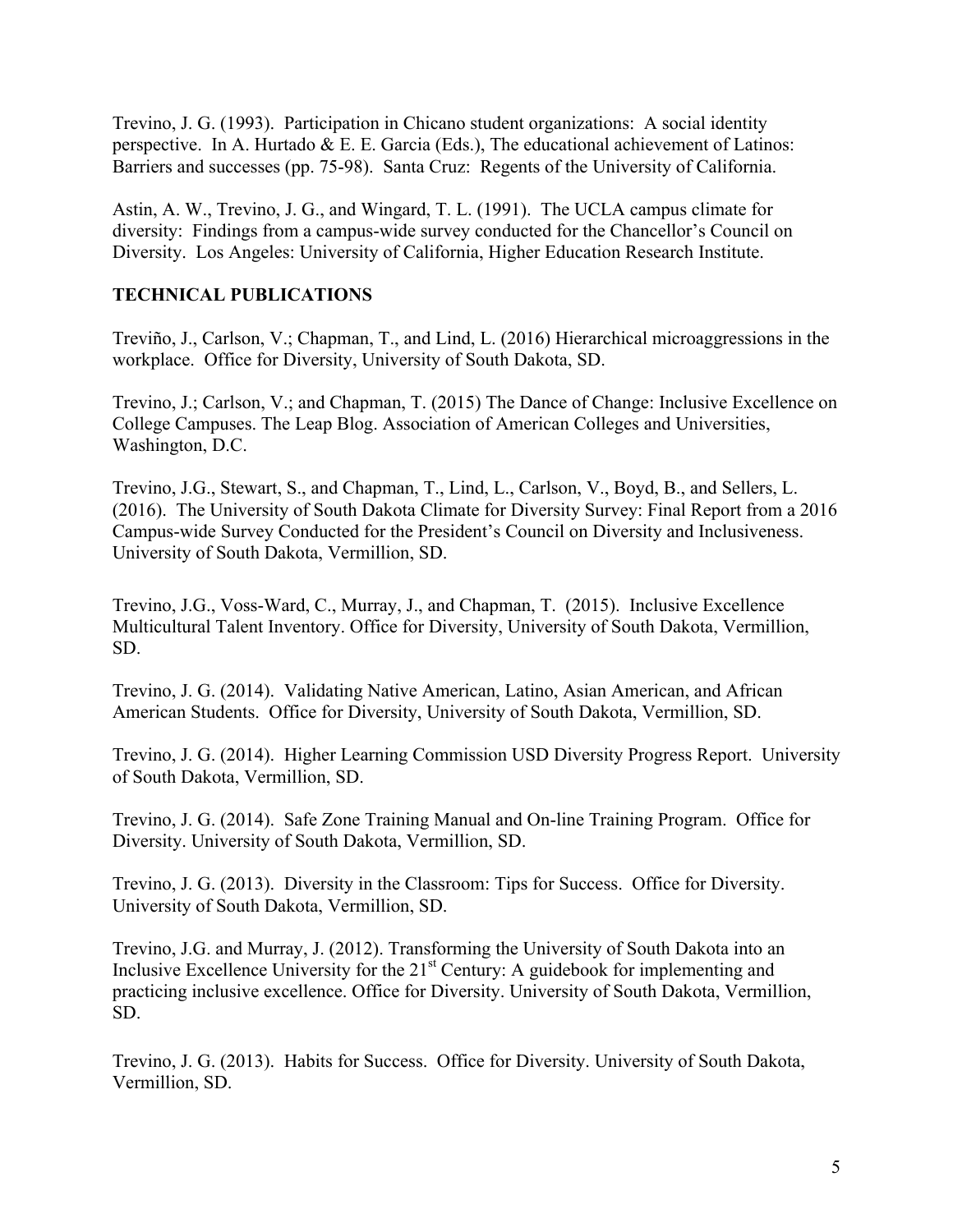## **PAPER PRESENTATIONS**

Trevino, J. G. (1995, April). Successful minority students: A dialogical approach to examining minority student's success in college. Chair: Symposium conducted at the annual meeting of the Association for the Study of Higher Education (ASHE), Orlando, FL.

Hurtado, S., Dey, E., & Trevino, J. G. (1994, April). Exclusion or self- segregation? Interaction across racial groups on college campuses. Paper presented at the annual meeting of the American Educational Research Association Conference (AERA), New Orleans, LA.

Trevino, J. G. & Lamberte, S. (1992, March). Mentoring Chicanos and Chicanas to participate in graduate school: The case for research projects. Paper presented at the annual meeting of the National Association for Chicano Studies (NACS), San Jose, CA.

Trevino, J. G. (1992, April). The outcomes of participation in ethnic/racial student organizations. Paper presented at the annual meeting of the American Educational Research Association Conference (AERA), San Francisco, CA.

Trevino, J. G. (1992, April). Attitudes, ethnic identity, and achievement among African American and Latino college students. Paper presented at the annual meeting of the American Educational Research Association Conference (AERA), San Francisco, CA.

Trevino, J. G. (1991, April). College choice patterns among Chicanos: An examination of differences by sex in distance traveled to attend college. Paper presented at the annual meeting of the American Educational Research Association (AERA), Chicago, IL.

Trevino, J. G. (1990, April). A proposed study of college choice patterns among Chicanos. Paper presented at the annual meeting of the National Association for Chicano Studies (NACS), Albuquerque, NM.

## **PROFESSIONAL PRESENTATIONS**

Panel Presenter: Twenty-Years Later: The Diversity Summit at the University of Denver. Virtual Presentation. January 2020.

Workshop Presenter: Gaining a Deeper Understanding of Diversity and Inclusion. California Community College Council for Staff Development Conference. Claremont, CA. March 4 – 6, 2020.

Workshop Co-Presenter: Inclusive Excellence: Leadership in the 21<sup>st</sup> Century Community College – Characteristics, Communication, and Action. California Community College Council for Staff Development Conference. Claremont, CA. March 4 – 6, 2020.

Workshop Convenor. Inclusive Excellence Incubator: From Social Consciousness and Awareness to Action. *National Conference on Race and Ethnicity, Portland, OR*. May 28- June 1, 2019.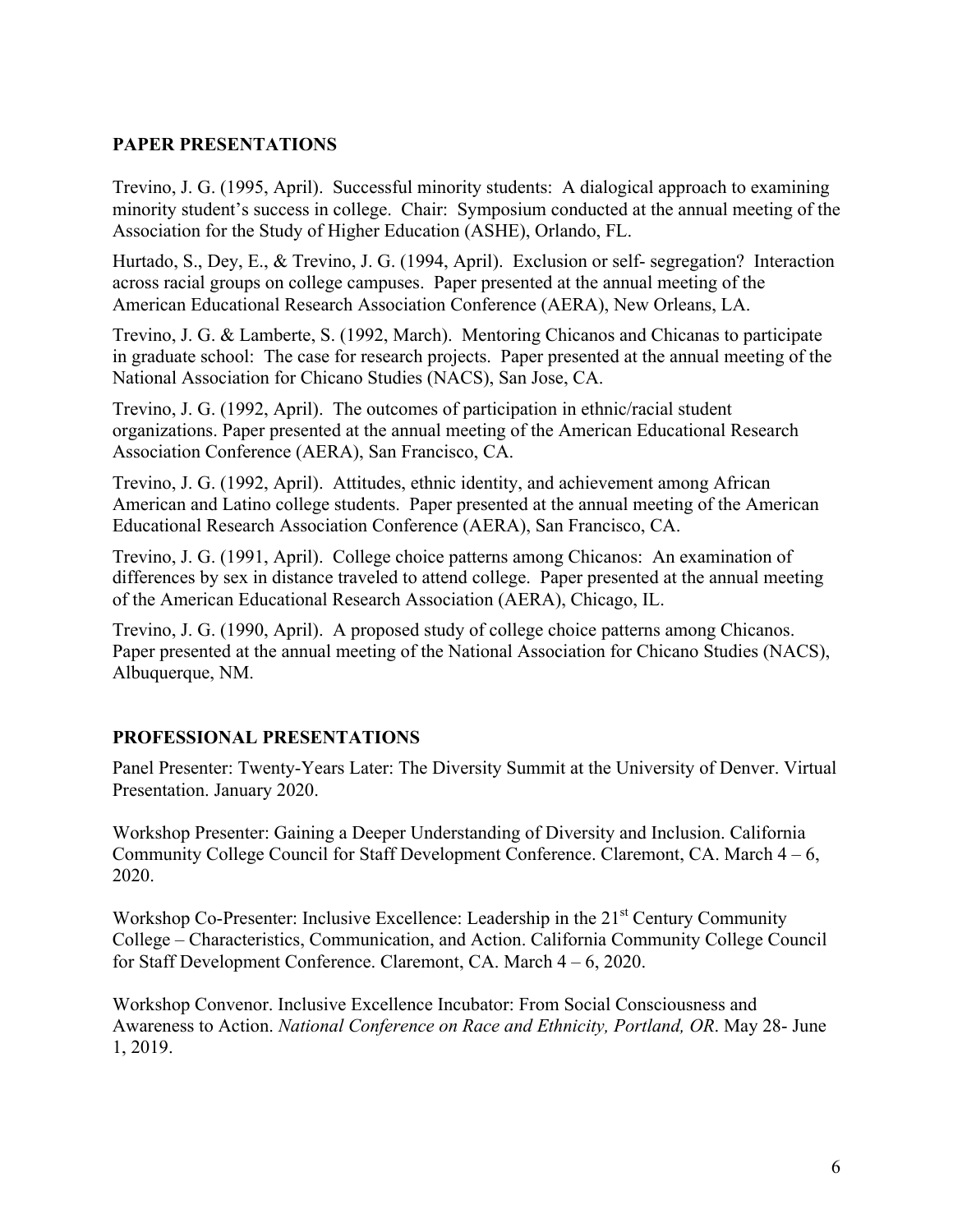Workshop Presenter. Toward a Deeper Understanding of Diversity: Understanding Concepts and Practices for Working with Diverse Communities. Vermont Cares Conference 2019 Stepping Forward Together 2019: Promoting Cultural Competence and Equity in Communities University of Vermont, Burlington, VT. March 14, 2019

Workshop Convenor. We are Working Against Each Other: The Destructive Nature of Ingroup Favoritism and Why We Have to Fight Against It. *National Conference on Race and Ethnicity, San Francisco, CA*. May 28- June 1, 2016.

Workshop Convenor: We are the Proud, the Few, the Resilient: Examining Native American Student Success in College. *National Conference on Race and Ethnicity, San Francisco, CA*. May 28- June 1, 2016.

Workshop Presenter.Committing to Equity, Diversity, and Inclusive Excellence: Transformational Cultural Change for Student Success in STEM. *AAC&U Conference, Crossing Boundaries: Transforming STEM Education*. Seattle, WA. November 12 –14, 2015.

Faculty member: 2015 Institute on Integrative Learning and the Departments. *AAC&U Institute*. University of Delaware Newark, NJ. 2015, 2016.

Pre-conference Workshop Presenter. Colorism. *National Conference on Race and Ethnicity, Washington, DC*. May 26-30, 2015.

Workshop Presenter: Inclusive Excellence: Systemic Change and Cultural Transformation. Embracing and Practicing Inclusive Excellence at the University of South Dakota. *National Conference on Race and Ethnicity, Washington, DC*. May 26-30, 2015.

Workshop Presenter.Social Identity and Success: Exploring the Collegiate Experiences of LGBTQIA and Students of Color. *AAC&U Conference, Facing the Divides: Diversity, Learning, and Pathways to Inclusive Excellence*. San Diego, CA. March 26-28, 2015.

Pre-Conference Workshop Presenter: Inclusive Excellence: Systemic Change and Cultural Transformation. *AAC&U Conference, Facing the Divides: Diversity, Learning, and Pathways to Inclusive Excellence*. San Diego, CA. March 26-28, 2015.

Presenter: Diversity and Inclusiveness in Higher Education. Sioux Falls Diversity Conference. Sioux Falls, SD. November 2013.

Pre-Conference Workshop Presenter:Diversity in the Classroom: Examining the Intersections of Faculty Development, Student Learning, and Inclusive Pedagogy*. Presented at the AAC&U Conference, Facing the Divides: Diversity, Learning, and Pathways to Inclusive Excellence*. Houston, TX, October 21–23, 2010.

Keynote Speaker: Inclusive Excellence: A New Vision of Diversity for the 21st Century. Western Association of Graduate Schools 50th Annual Conference. Denver, CO, March 2008.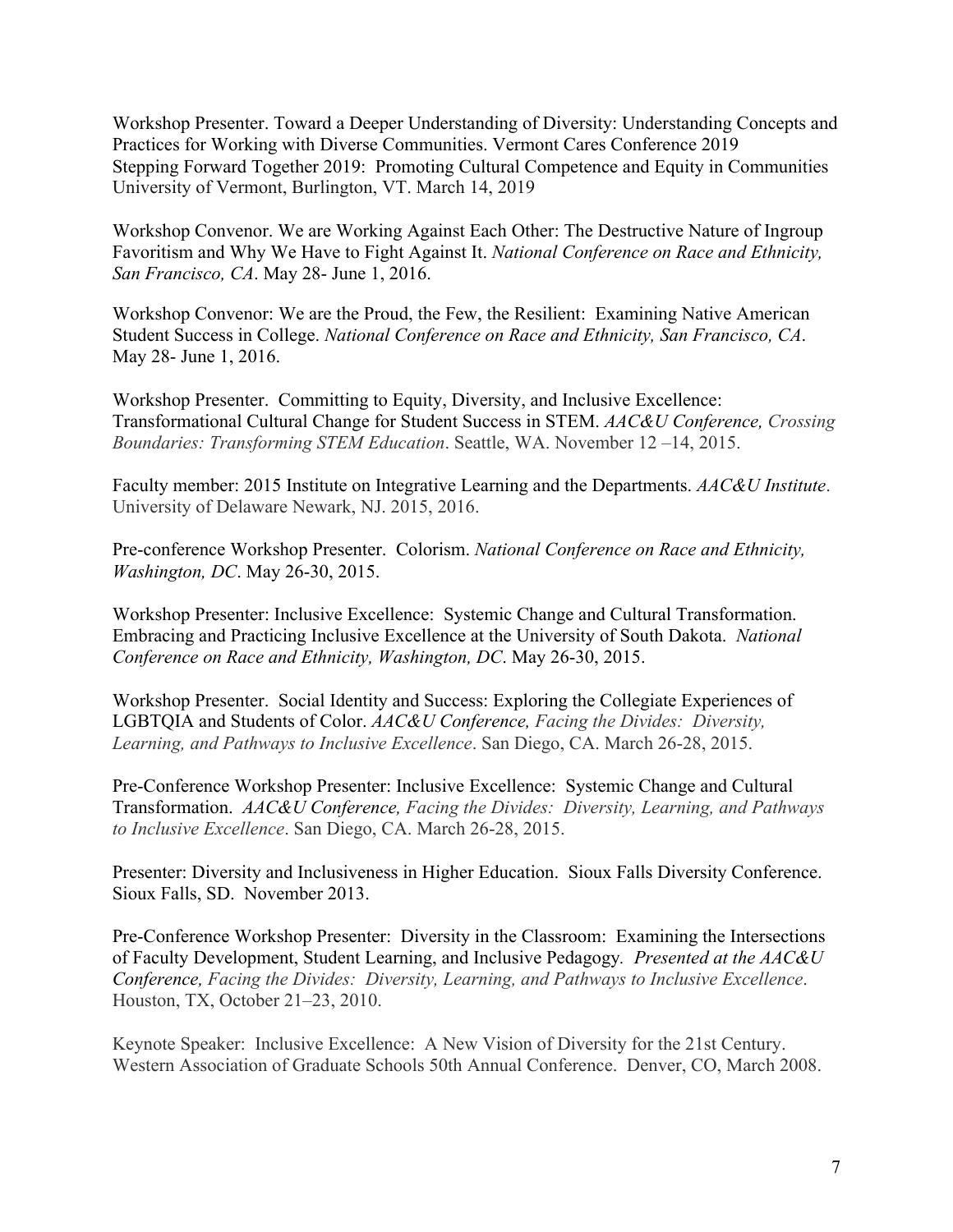Workshop Presenter: Increasing Your Cultural Competency. Denver Metro Chamber of Commerce Leadership Foundation. Denver, CO, February 2009, 2010.

Workshop Presenter: Accelerating Institutional Change for Inclusive Excellence*.* AAC&U Diversity, Learning, and Inclusive Excellence: Accelerating and Assessing Progress Network for Academic Renewal Conference*.* Long Beach, CA, October 2008.

Keynote Speaker: Inclusive Excellence: A New Vision of Diversity for the 21st Century. Western Association of Graduate Schools 50th Annual Conference. Denver, CO, March 2008.

Workshop Presenter: Implementing Inclusive Excellence. San Jose State University's Achieving Greater Expectations Retreat. Monterrey Bay, CA, January 2008.

San Jose State University President's Cabinet Workshop Presenter: From Representation to Transformation: Embracing and Implementing Inclusive Excellence on College Campuses. San Jose State University. San Jose, CA, November 2007.

Workshop Presenter: Creating Structured Interaction Initiatives: Conceptual and Practical Foundations of Intergroup Dialogues. San Jose State University. San Jose, CA, November 2007.

Keynote Speaker and Workshop Presenter: Making Excellence Inclusive: Overcoming Barriers to Innovation and Change. San Jose State University's Achieving Greater Expectations Retreat. Monterrey Bay, CA, January 2007.

Faculty Workshop Presenter: Diversity in the Classroom: Prospects and Challenges. UCLA Graduate School of Education and Information Science. Los Angeles, CA, November 2006.

Workshop Presenter: Improving College Access and Graduation Rates for Latino/a Students. American Council on Education's Educating All of One Nation Conference. Phoenix, AZ, October 2005.

Workshop Presenter: The Dynamics of Diversity in the Classroom: Center for Teaching and Learning New Faculty Orientation Institute. University of Denver. Denver, CO, 2004–present.

Workshop Presenter: Toward a Deeper Understanding of Diversity. Office of Campus Safety, University of Denver. Denver, CO, November 2004.

Faculty Member: AAC&U Greater Expectations National Institute. Burlington, VT, June 2007.

Workshop Presenter: Student Diversity Workshop. Byrne Foundation College Mentoring Program, University of Denver. Denver, CO, February 2007.

Major Workshop Presenter and Keynote Presenter: Institute for Diversity, Equity, and Access. National Association of College Admissions Counselors. Denver, CO, October 2006.

Faculty Member: AAC&U Greater Expectations National Institute. Snowbird, UT, June 2006.

Faculty Member: AAC&U Greater Expectations National Institute. Burlington, VT, June 2005.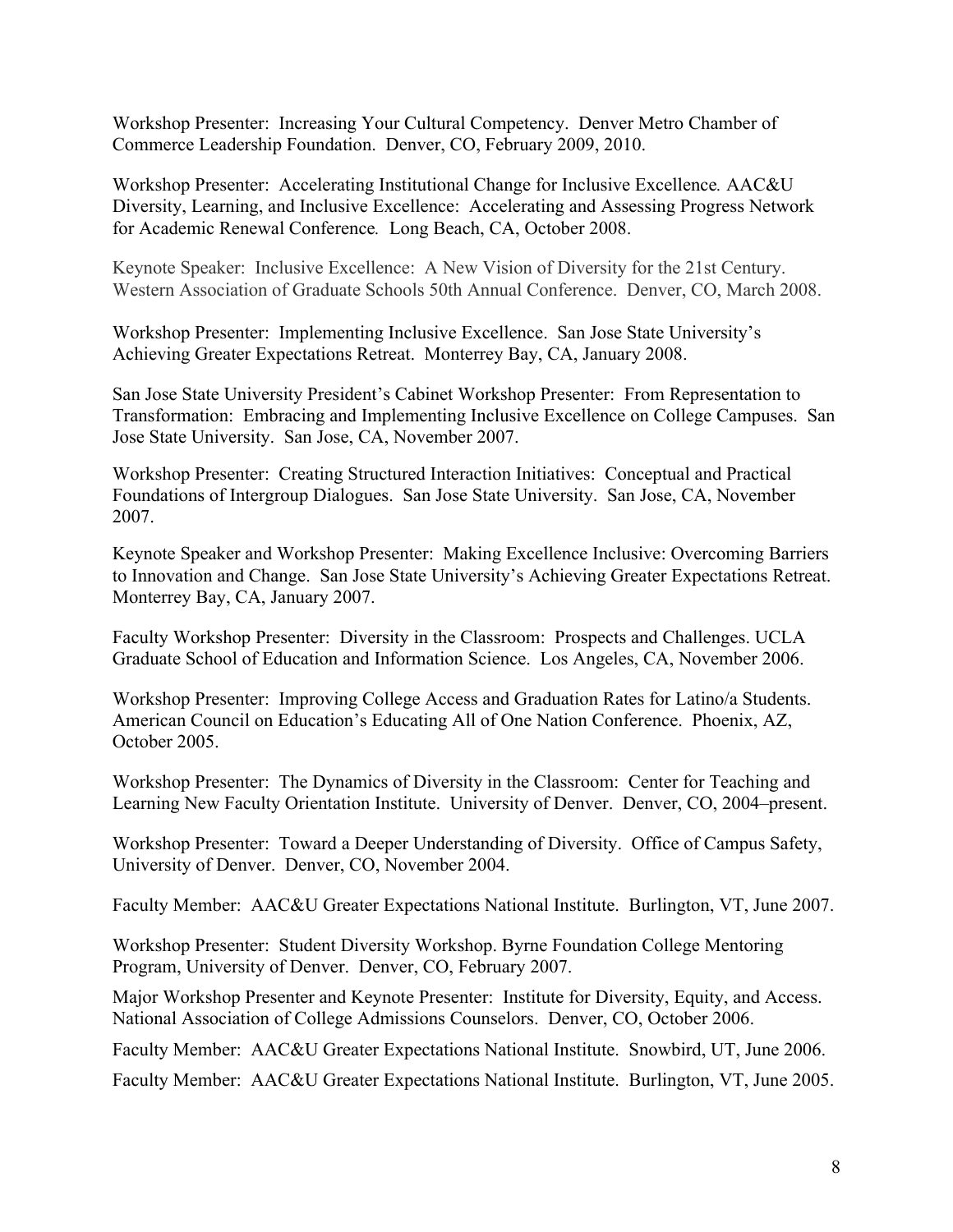Faculty Member: AAC&U Greater Expectations National Institute. Snowbird, UT, June 2004

Major Workshop Presenter: Institute for Diversity, Equity, and Access. National Association of College Admission Counselors. Long Beach, CA, October 2003.

Major Workshop Presenter: Toward a Deeper Understanding of Diversity in the Workplace. Society for Human Resource Management. Keystone, CO, October 2003.

Major Workshop Presenter: Creating Structured Interaction on College Campuses. National Conference on Race and Ethnicity. Santa Fe, NM, June 2000 and Seattle, WA, June 2001.

Major Workshop Presenter: Dialogues: Can We Talk? A Dialogue Series on Race. National Conference on Race and Ethnicity. Santa Fe, NM, June 2000 and Seattle, WA, June 2001.

Workshop Presenter: Creating Consciousness Among Chicana/os. MEChA National Conference, El Paso Community College. El Paso, TX, April 2000.

Panel Discussant: Symposium on Preparing College Students for a Diverse Democracy. Association for the Study of Higher Education (ASHE). San Antonio, TX, November 1999.

Panel Presenter: Arizona State University's Intergroup Relations Center: A Comprehensive Model for Creating Intergroup Interaction on College Campuses, Educating One-Third of A Nation. American Council on Education. Albuquerque, NM, June 1999.

Invited Presenter. Research on What Works on Campus: Promoting the Benefits of Diversity, One America in the 2l Century: President Clinton's Initiative on Race. University of Maryland, College Park, MD, November 1997.

Chair: The new minority students: Experiences, expectations and background characteristics. Symposium conducted at the meeting of the Coalition to Increase Minority Degrees, Arizona State University. Tempe, AZ, January 1995.

Chair: Assessing the heuristic knowledge of minority college students. Symposium conducted at the meeting of the Coalition to Increase Minority Degrees, Arizona State University. Tempe, AZ, January 1995.

Panel Discussant: Campus climate: Effects on minority and majority students. Association for the Study of Higher Education (ASHE). Tucson, AZ, November 1994.

Chair and Presenter: Spanning student communities: Research, theory, and practice. Symposium conducted at the annual meeting of the Association for the Study of Higher Education (ASHE). Tucson, AZ, November 1994.

Chair and Presenter: The myth of segregation on American college campuses: Research findings of Hurtado, Dey, and Treviño. Symposium conducted at the annual meeting of the Arizona Association of Chicanos for Higher Education. Flagstaff, AZ, November 1994.

Presenter: Cultural and organizational diversity: A model from higher education and resources available to schools. Arizona School Administrators/Arizona Hispanic Administrators Association Meeting. Phoenix, AZ, November 1994.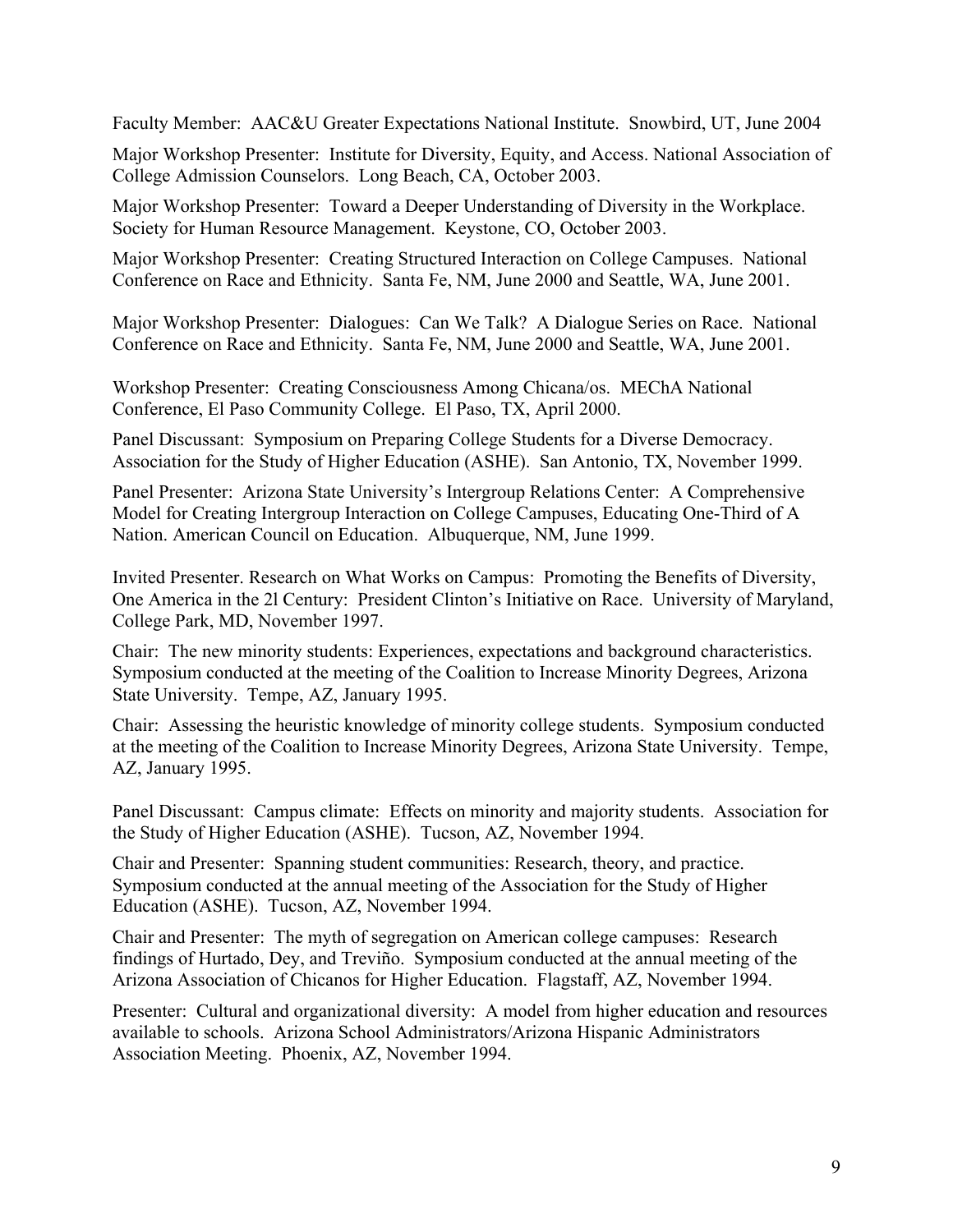Keynote Speaker: Overcoming social isolation and insulation in the medical school environment. Group on Student Affairs, 1994 Annual Meeting of the Association of American Medical Colleges. Boston, MA, October 1994.

Chair: Studying the multiple paths to the Ph.D.: The case of Chicanas and Chicanos, Experimental-format symposium. American Educational Research Association (AERA). New Orleans, LA. April 1994.

Chair and Presenter: Latinas in higher education. Annual Combined Conference of Arizona Association of Student Personnel Administrators, Arizona College Personnel Administrators, and Arizona Chapter of the National Association of Student Personnel Administrators. Phoenix Arizona, September 1994.

Presenter: Ingroups-Outgroups: Examining intergroup relations. Arizona State University Campus-Wide Leadership Conference. Tempe, AZ, September 1994.

Chair and Presenter: Studying the multiple paths to the Ph.D.: The case of Chicanos and Chicanas, experimental-format symposium. Annual Meeting of the American Educational Research Association (AERA). New Orleans, LA, April 1994.

Workshop Presenter: Stereotyping. 1994 Roosevelt School District Summer Program. Arizona State University. Tempe, AZ, August 1994.

Chair and Presenter: Living the dream or dying the nightmare: Personal choices and commitments on race relations. Annual Combined Conference of Arizona Association of Student Personnel Administrators, Arizona College Personnel Administrators, and Arizona Chapter of the National Association of Student Personnel Administrators. Sedona, AZ, September 1993.

Chair: Activism, resistance, and social identity: Alternative perspectives to the collegiate experience of minority college students. Symposium conducted at the annual meeting of the American Educational Research Association Conference (AERA). Atlanta, GA, April 1993.

Chair: Campus racial climates: Multiple approaches toward understanding and transformation. Symposium conducted at the annual meeting of the Association for the Study of Higher Education Conference (ASHE). Boston, MA, October 1993.

Presenter: Networking to survive in graduate school. Symposium conducted at the California Minority Student Graduate Forum, UCLA. Los Angeles, CA, April 1993.

Presenter: Transactional leadership. Mexican American Leadership Development Program of Southern Methodist University. Dallas, TX, fall 1987 and spring 1988,

Presenter: Intercultural programming. Southern Methodist University Program Council Retreat. Dallas, TX, spring 1988.

Presenter: Intercultural relations. Southern Methodist University Programming Advisors Training, Office of Residence Life. Dallas, TX, spring 1988.

Presenter: Situational leadership officer retreat. College Hispanic American Students, Southern Methodist University. Dallas, TX, spring 1988.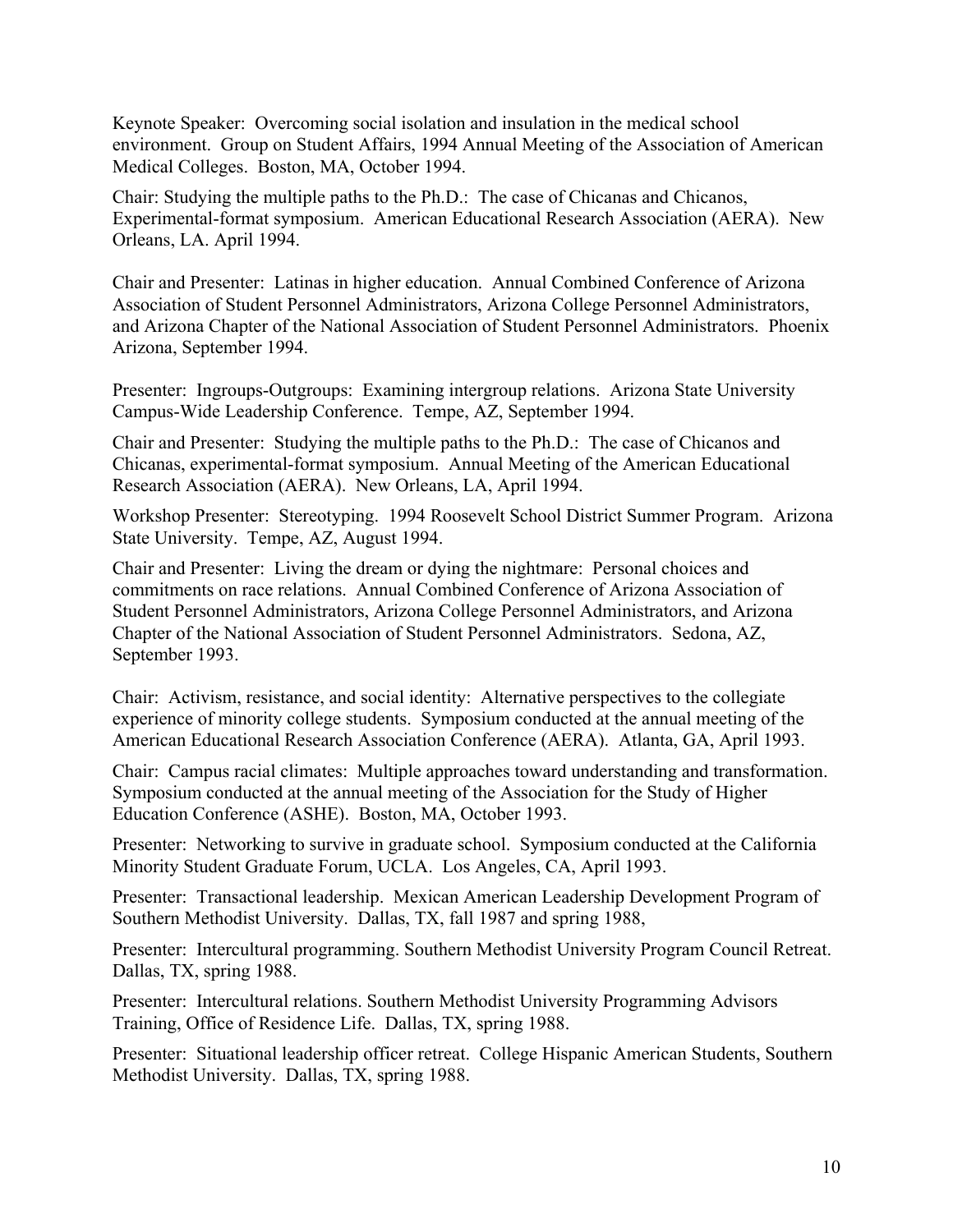Facilitator: Intergroup Living Seminar. Southern Methodist University. Dallas, TX, fall 1985- 1987.

## **TEACHING EXPERIENCE**

| <b>Clinical Associate Professor</b><br>Higher Education Program, Morgridge College of Education,<br>University of Denver, Denver, Colorado<br>Courses: Leadership and Supervision in Higher Education; Inclusive Excellence<br>in Higher Education | 2010-2011 |  |
|----------------------------------------------------------------------------------------------------------------------------------------------------------------------------------------------------------------------------------------------------|-----------|--|
| <b>Adjunct Professor</b><br>Higher Education Program, Morgridge College of Education,<br>University of Denver, Denver, Colorado<br>Course: The American College Student                                                                            | 2003      |  |
| <b>Clinical Associate Professor</b><br>Multicultural Education Department, Department of Education,                                                                                                                                                | 1994-2002 |  |
| Arizona State University, Tempe, Arizona                                                                                                                                                                                                           |           |  |
| Course: Teaching the Culturally Diverse Child                                                                                                                                                                                                      |           |  |
| Co-instructor<br>Chicana/o Studies Department<br>Arizona State University, Tempe, Arizona                                                                                                                                                          | 1995      |  |
| Seminar Instructor for Professor Alexander W. Astin<br>Department of Higher Education, University of California, Los Angeles<br>Courses: Activism and Involvement, Introduction to Research                                                        | 1990      |  |
| <b>RESEARCH EXPERIENCE</b>                                                                                                                                                                                                                         |           |  |
| McKay-Semmler, K. and Treviño, J. Multicultural Leadership for the 21 <sup>st</sup> Century Student<br>Retreat Evaluation. Office for Diversity, University of South Dakota, Vermillion, SD.                                                       |           |  |

Center for Multicultural Excellence University of Denver. Denver, CO. 2005-2007 Major Projects: The University of Denver Campus Climate Survey. A Survey of the Campus Climate for Diversity, Commissioned by Denver University Denver Campus Climate Council. Principal investigators: Jesús Treviño and Sheila Summers-Thompson. Office of Student Life, Arizona State University. 1992-1997 Major Projects:

Assessing the Heuristic Knowledge of Minority College Students. Primary research study of successful ethnic minority students in higher education.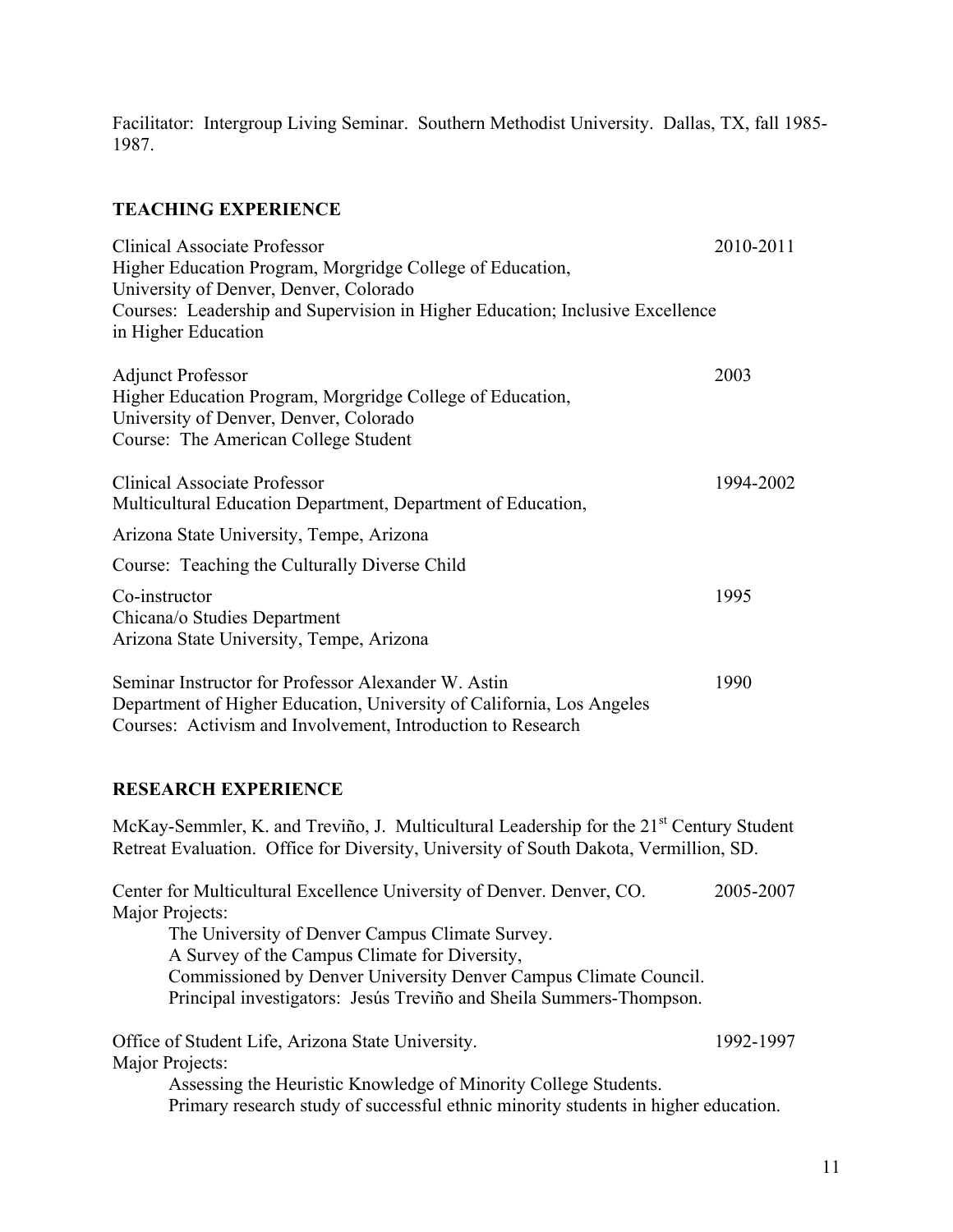Principal Investigators: Ray V. Padilla and Jesús Treviño.

Assessment of Cross-Race Interaction Among College Students.

Primary research study of behaviors and perceptions of minority and majority college students to cross-race interaction.

Principal Investigators: Sylvia Hurtado, Ph.D., Eric Dey, Ph.D., and Jesus Treviño, Ph.D.

Multicultural Education 446, Survey of Intergroup Relations.

Primary research pretest-posttest analysis to assess cultural awareness outcomes of the course. Principal Investigators: Jesus Treviño and Carlos Vallejo.

Leadership 2000 Evaluation.

Primary research pretest-posttest analysis to assess knowledge of intergroup relations concepts and cultural awareness outcomes.

Principal Investigator: Jesús Treviño.

Arizona State University Mentoring Corps Evaluation.

Primary research outcomes assessment of community service mentoring program. Principal Investigators: Jesus Treviño and Joel Montemayor.

Higher Education Research Institute, UCLA. 1989-1991

Major Projects:

The National Study of Hispanic Students, funded by the Andrew W. Mellon Foundation. Primary research evaluation of the National Hispanic Scholars Award Program. Principal Investigators: Sylvia Hurtado and Jesús Treviño.

The UCLA Study of the Campus Climate for Diversity.

Funded by the Office of the Chancellor, UCLA.

Primary research analyses of student, staff, and faculty attitudes and behaviors on issues of diversity.

Principal Investigators: Professor Alexander W. Astin, Jesús Treviño, and Tamara Wingard.

A Comparative Study of An Experimental Curriculum and Traditional Curriculum. Funded by Hampshire College.

Primary research analyses of college outcomes of an experimental curriculum and a traditional curriculum.

Principal Investigators: Professor Helen S. Astin and Jesús Treviño.

#### **CAMPUS, COMMUNITY, AND NATIONAL SERVICE**

Board of Directors: Difficult Dialogues National Resource Center, Ann Arbor, MI. University of Michigan. 2020.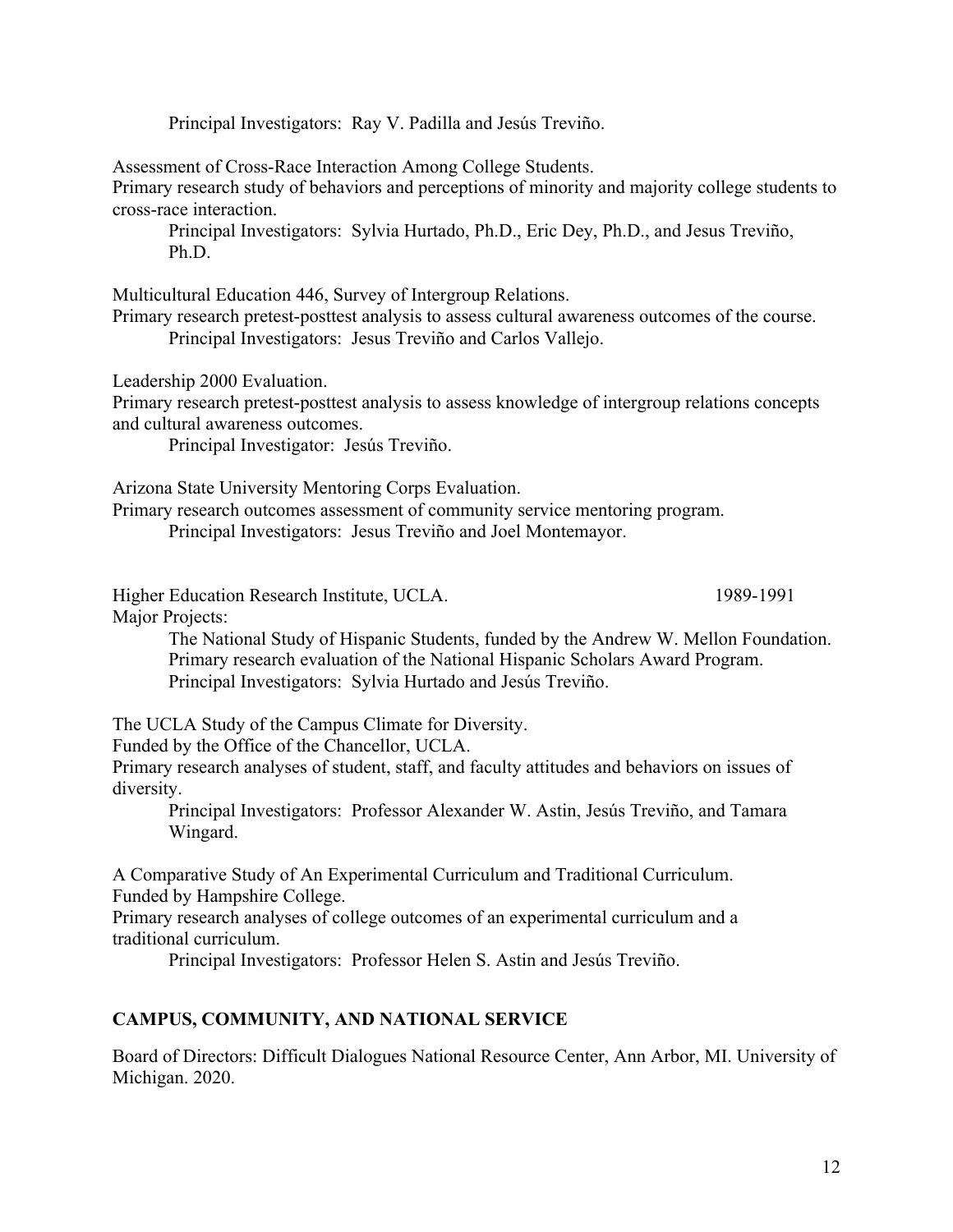Board of Directors: Water Management Group. Tucson, AZ.

Advisory Board, Women in Science and Engineering. University of Arizona, Tucson, AZ. 2016- 2017.

Advisory Board, National Conference on Race and Ethnicity. Southwest Center for Human Relations Studies, University of Oklahoma, Norman, OK. 2016.

Member: Title IX Coordinating Committee, University of South Dakota, SD. 2016.

Member: Vermillion Rotary Club, Vermillion, SD. 2015.

Co-Director, Multicultural Student Success Network, University of South Dakota, Vermillion, SD. 2014-2015.

Director, Voices of Discovery Intergroup Dialogue Program. Office for Diversity, University of South Dakota, Vermillion, SD. 2013-2016.

USD Student Athlete Academic Support Services Committee – Summit League Evaluation. University of South Dakota, Vermillion, SD. 2013-2016.

Editorial Advisory Board, *Liberal Education*. Association of American Colleges and Universities, Washington, DC. 2014-2015.

Equity Committee Member, General Education Maps and Markers (GEMMS) Project: A Bill and Melinda Gates and Association of American Colleges and Universities Collaborative Initiative, Washington, DC. 2014-present.

Member, Post-secondary Grant Committee on Developmental Disabilities, Center for Disabilities, University of South Dakota, Vermillion, SD. 2014.

Ex-Officio Member, President's Council on Diversity and Inclusiveness, University of South Dakota, Vermillion, SD. 2012-2016.

Member, Provost Council, University of South Dakota, Vermillion, SD. 2012-2016.

Provost's Committee on African American Student Success, University of South Dakota, Vermillion, SD. 2012-2016.

Chair, Safe Zone Training Committee, Office for Diversity, University of South Dakota, Vermillion, SD. 2012-2016.

Member, Women's Research Conference Organizing Committee, University of South Dakota, Vermillion, SD. 2014.

Advisor, Spectrum: Gender and Sexuality Alliance, University of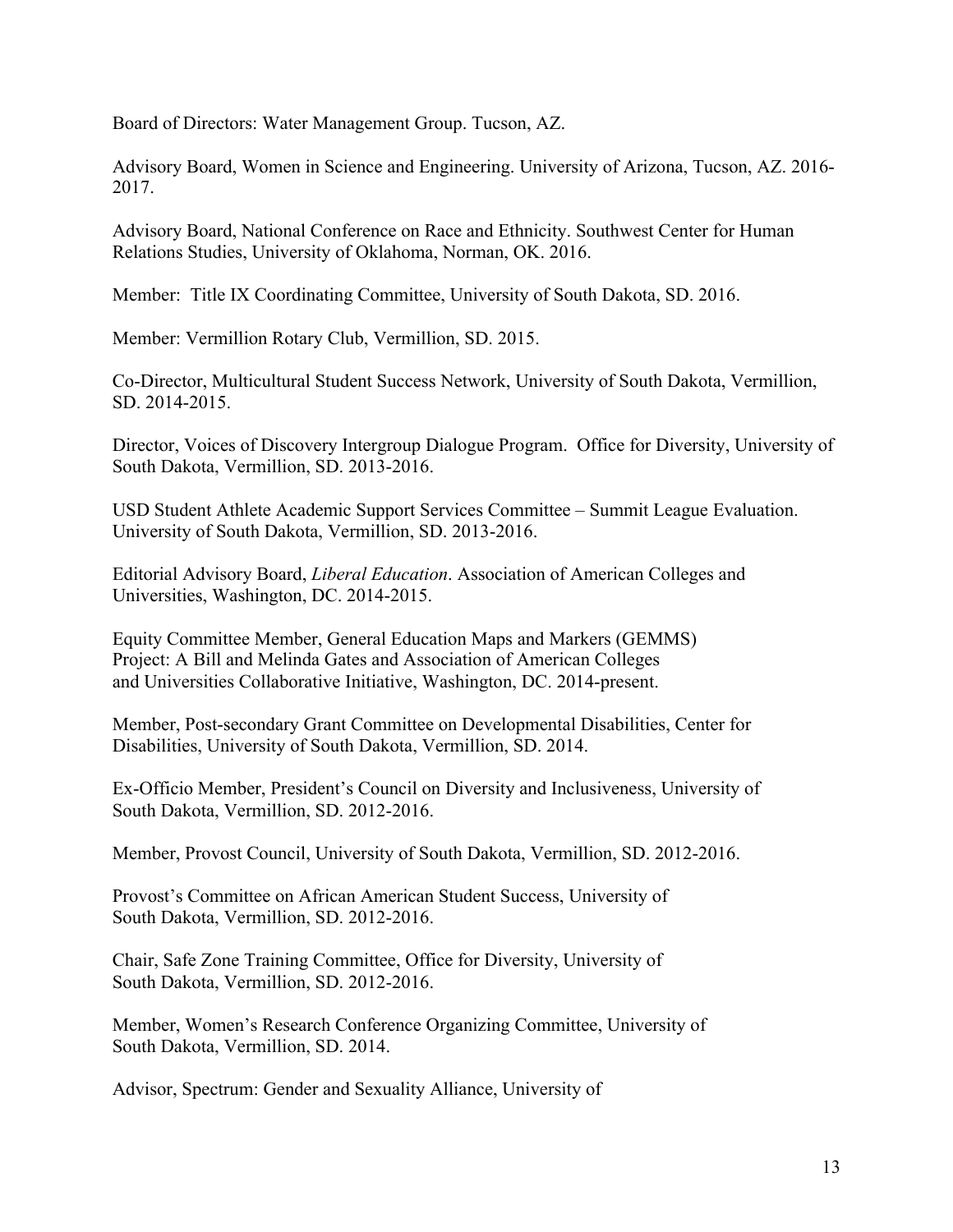South Dakota, Vermillion, SD. 2012-2016.

Advisor, Students for Inclusive Excellence, University of South Dakota, Vermillion, SD. 2012-present.

Advisor, Asian American Student Association University of South Dakota, Vermillion, SD. 2013.

Board Member, Center for Legal Inclusiveness. Denver, CO. 2009-2011.

Chair, Chancellor's Inclusive Excellence Strategic Planning Committee. Denver, CO. 2009- 2010.

Board Member, Colorado Center for Legal Inclusiveness. Denver, CO. 2008-2011.

Chair, Campus Climate Council, University of Denver. Denver, CO. 2003-2010.

Member, Athletics Minority and Gender Committee, University of Denver. Denver, CO. 2005– 2008.

Member, Provost's Taskforce on Internationalization, University of Denver. Denver, CO. 2006– 2010.

Member, University Planning Advisory Committee, University of Denver. Denver, CO. 2005 - 2008.

Member, Youth Center Advisory Board, Graduate School of Social Work, University of Denver. Denver, CO. 2007.

Member, Provost's Committee on Teaching Evaluations, University of Denver. Denver, CO. 2005–2006.

Ex-Officio Member: Campus Environment Team, Office of the President, Arizona State University. Tempe, AZ. 2000-2004.

President Elect, ASU Chicano Faculty and Staff Association, Arizona State University. Tempe, AZ. 2001-2002.

Chair, NCAA Certification Process, Arizona State University Equity, Welfare, and Sportsmanship Subcommittee. Tempe, AZ. 1999.

Office of Student Life Liaison, ASU Commission on the Status of Women. Tempe, AZ. 1996- 97.

Chair, Provost's Taskforce on the ASU Intergroup Relations Center. Tempe, AZ. 1996.

Chair, Cultural Diversity Committee, Arizona State University. Tempe, AZ. 1992-1998.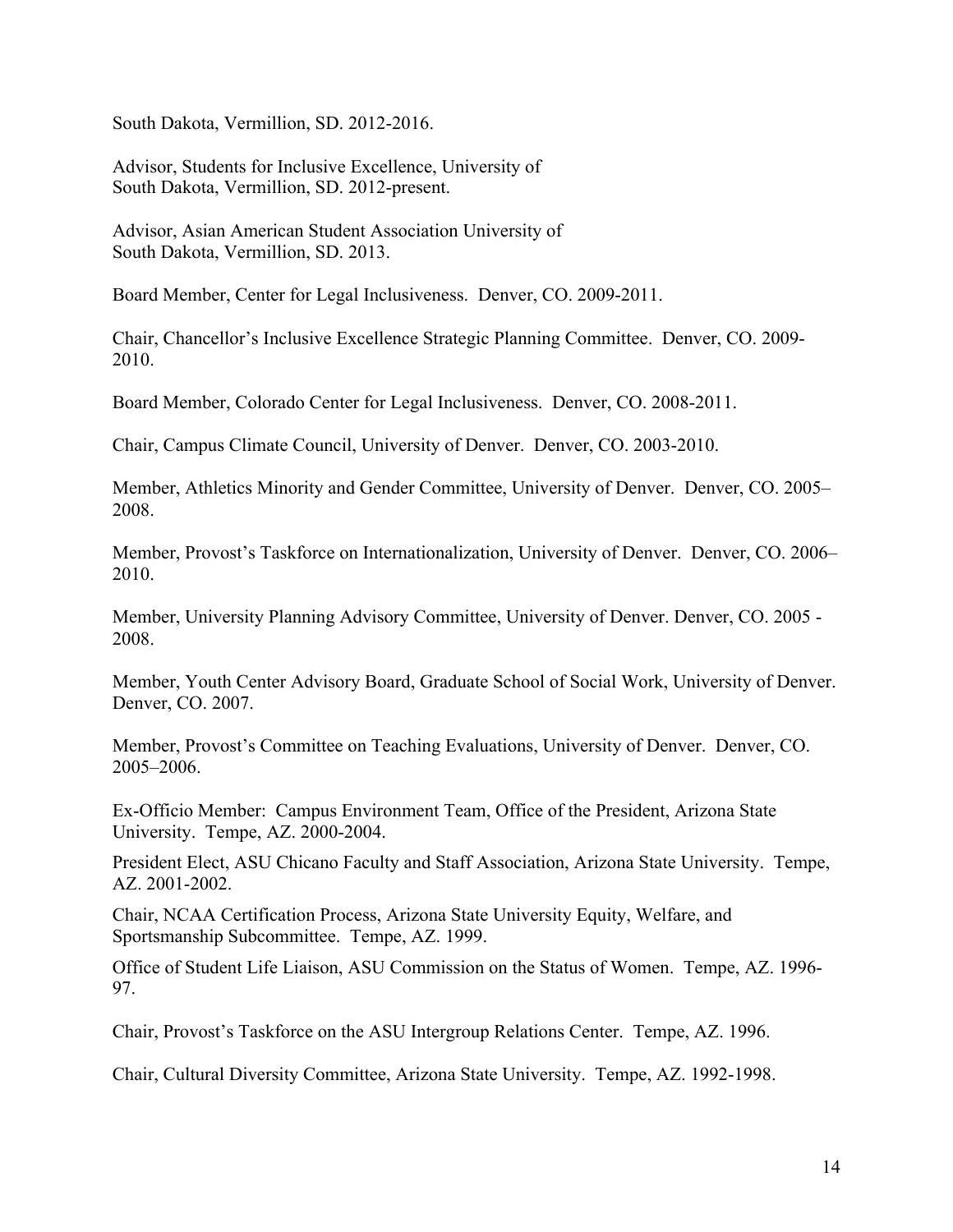Staff Representative, ASU Chicano Faculty and Staff Association. Tempe, AZ. 1994-1995.

Chair, Social Integration Team, ASU Student Affairs Ethnic/Racial Minority Student Retention Paradigm, Arizona State University. Tempe, AZ. 1993-1994.

Chair, Transition and Adjustment Team, ASU Student Affairs Ethnic/Racial Minority Student Retention Paradigm, Arizona State University. Tempe, AZ. 1993-1994.

Student Representative, Divisional Faculty Meetings, Department of Higher Education, Work, and Adult Development. UCLA. Los Angeles, CA. 1989-1991.

La Raza Graduate Students Association, UCLA. Los Angeles, CA. 1988-1982.

Officer, Dallas Hispanic Issues Forum. Dallas, TX. 1988.

Campus Leadership Programming Board, Southern Methodist University. Dallas, TX. 1987- 1988.

Leadership Development Center Advisory Board, Southern Methodist University. Dallas, TX. 1987-1988.

Student Life Intercultural Task Force, Southern Methodist University. Dallas, TX. 1987-1988.

Board Member: Mexican American Leadership Program of Southern Methodist University. Dallas, TX. 1987-88.

Dallas Hispanic Leadership Alumni Association. Dallas, TX. 1986-1988.

President's Commission on the Status of Racial and Cultural Minorities, Southern Methodist University. Dallas, TX. 1985 -1988.

Bilingual Education Citizens Advisory Council, Southern Methodist University. Dallas, TX. 1985-1988.

Mexican American Studies Council, Southern Methodist University. Dallas, TX. 1985-1988.

Latino Advisory Council to the Office of Student Affairs, Eastern Michigan University. Ypsilanti, MI. 1978-1981.

Bilingual-Bicultural Citizens Advisory Committee, Eastern Michigan University. Ypsilanti, MI. 1977-1978.

Student Government of Eastern Michigan University. Ypsilanti, MI. 1977-1978.

President: Chicano Students Association, Eastern Michigan University. Ypsilanti, MI. 1977- 1979.

## **PROFESSIONAL MEMBERSHIPS**

National Conference on Race and Ethnicity 2012 – present.

National Association of Diversity Officers in Higher Education. 2007 – present.

American Educational Research Association. 1990-2010.

American Association for Higher Education. 1999-2005.

National Association for Multicultural Education. 1996-1997.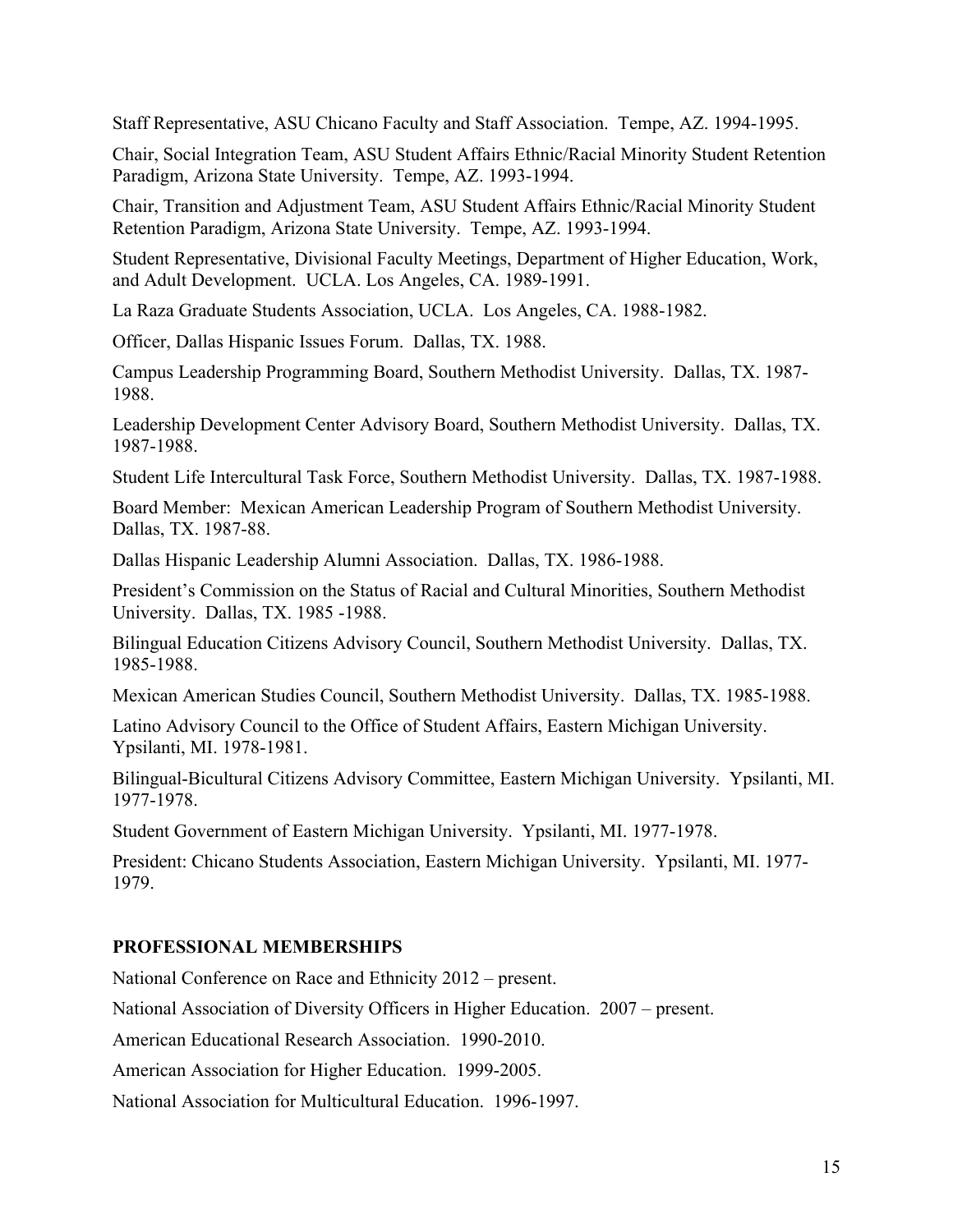Arizona Association for Multicultural Education. 1996-1997.

National Association of Student Personnel Administrators. 1994-1995.

National Association for Chicano Studies. 1985-1994.

Association for the Study of Higher Education. 1991.

## **PROFESSIONAL DEVELOPMENT**

Bystander Intervention Training, Women in Law and Domestic Violence, Sexual Violence, and Stalking Project, University of South Dakota School of Law, Vermillion, SD. 2015.

South Dakota Native American Diversity Tour, University of South Dakota, Vermillion, SD. 2013-2014.

Certification: Training the Diversity Trainers, University of Oklahoma's National Conference on Race and Ethnicity. 1998.

Certification: Team Challenge, Arizona State University Low Ropes Course Training Program. 1997.

Arizona State University Leadership Academy Training Program. 1993-1994.

Completed the Mexican American Leadership Development and Educational Fund Training Program (MALDEF) of Dallas. 1986.

## **GRANT WRITING EXPERIENCE**

South Dakota College Access, Challenge Five-Year Grant, 2012-2016. Award, \$40,000 per year.

U.S. Department of Education, Mentoring and Literacy Act, 1994. Award, \$90,000.

Arizona State University Campus Environment Team Grant, 1996. Award, \$5,400.00.

Institute of American Cultures/Chicano Studies Research Center Research Grant, 1991-1992. Award, \$3,000.00.

## **AWARDS**

Multicultural/Multiethnic Education Special Interest Group: Theory, Research, and Practice Award, American Education Research Association Conference, Denver, CO. 2010.

Hillel of Colorado Certificate of Appreciation. 2005.

University of Denver Disability Services Acknowledgement Award. 2005.

Arizona State University Gay Lesbian Faculty/Staff Association "Ally" Award. 1999-2000.

UCLA Dissertation Year Fellowship. 1992.

UCLA Graduate Affirmative Affairs RA Mentorship Grant. 1991-1992.